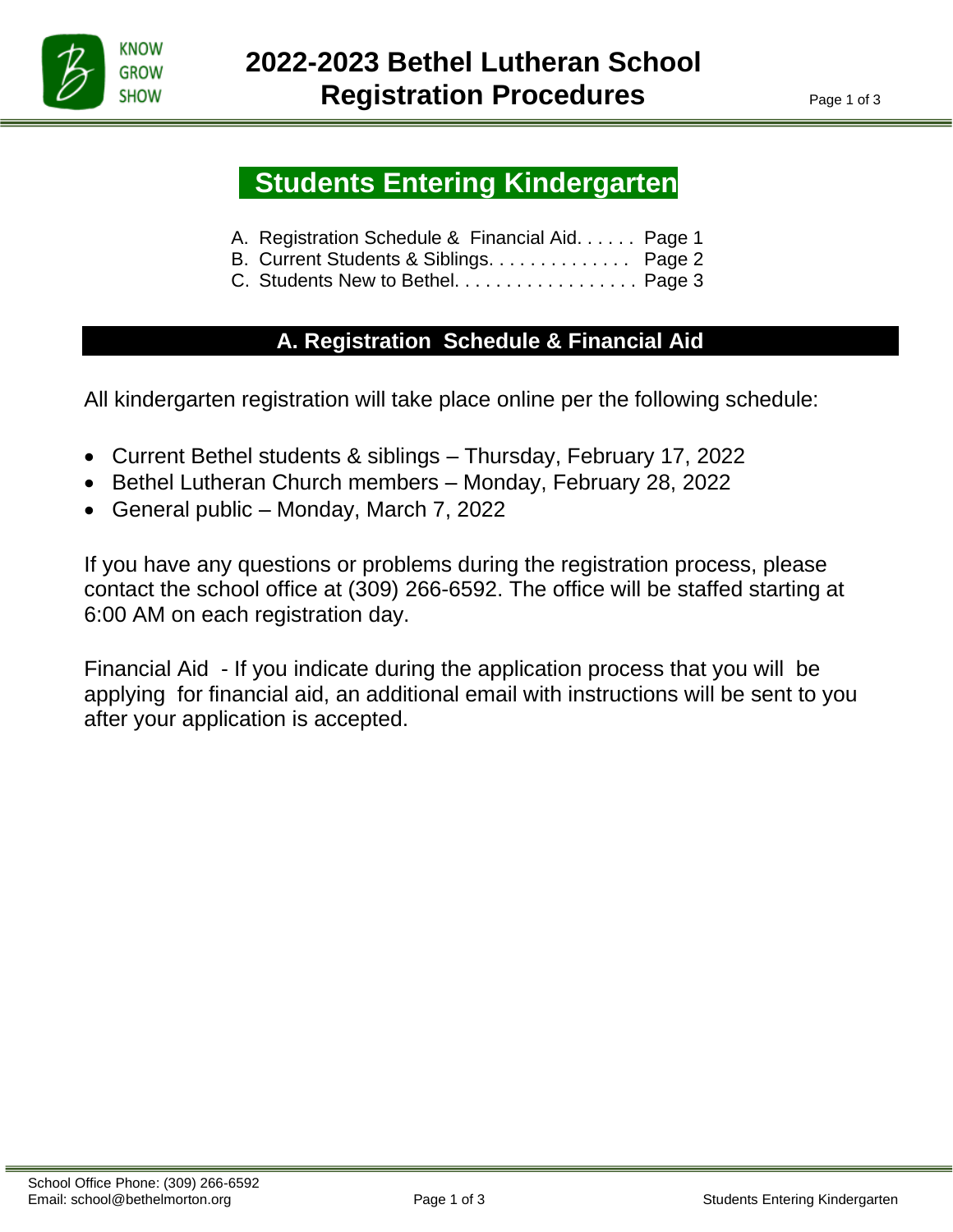# **B. Steps for Current Bethel Students & Siblings<sup>1</sup> Entering Kindergarten**

## **Step 1**

**Current Bethel Students**: At 6:00 AM on Thursday, February 17, you will receive an email from TADS with your own personal household link to use to re-register your student(s). It is very important that you verify your contact information is correct within your TADS account, so you receive the email at 6:00 AM. If you aren't sure or have questions, please stop in, or call the school office at 309-266-6592 before February 17.

The link in your email will take you directly to the TADS online application page. Carefully follow the instructions to complete your application.

**<sup>1</sup>To apply for a new student that is the sibling of a current Bethel student**: Log into your TADS account, click on the "Admissions" tab, and carefully follow the instructions to complete your application for the new student.

**Payments** for registration (\$280) and technology (\$50) fees are set up during the online application process. The payment/billing options include

- 1. Online via \*credit/debit card\* (\*TADS will charge a processing fee for credit/debit)
- 2. Online bank payment (with routing & account number; no processing fee from TADS)
- 3. Request an invoice be issued
- 4. Cash or check payments must be turned in to the school office within fifteen (15) days, or your registration will be deemed incomplete.

*Reminder - Your registration is not finalized, nor is your spot guaranteed until registration fees are paid.*

# **Step 2**

Within two (2) business days, you will receive a confirmation email from TADS or a phone call from Bethel staff that notifies you that you are on our waitlist. You MUST complete the actions requested in the confirmation email to complete your registration.

A Kindergarten screening will be scheduled soon after your registration is completed; Bethel's staff will contact you to set up your specific screening time.